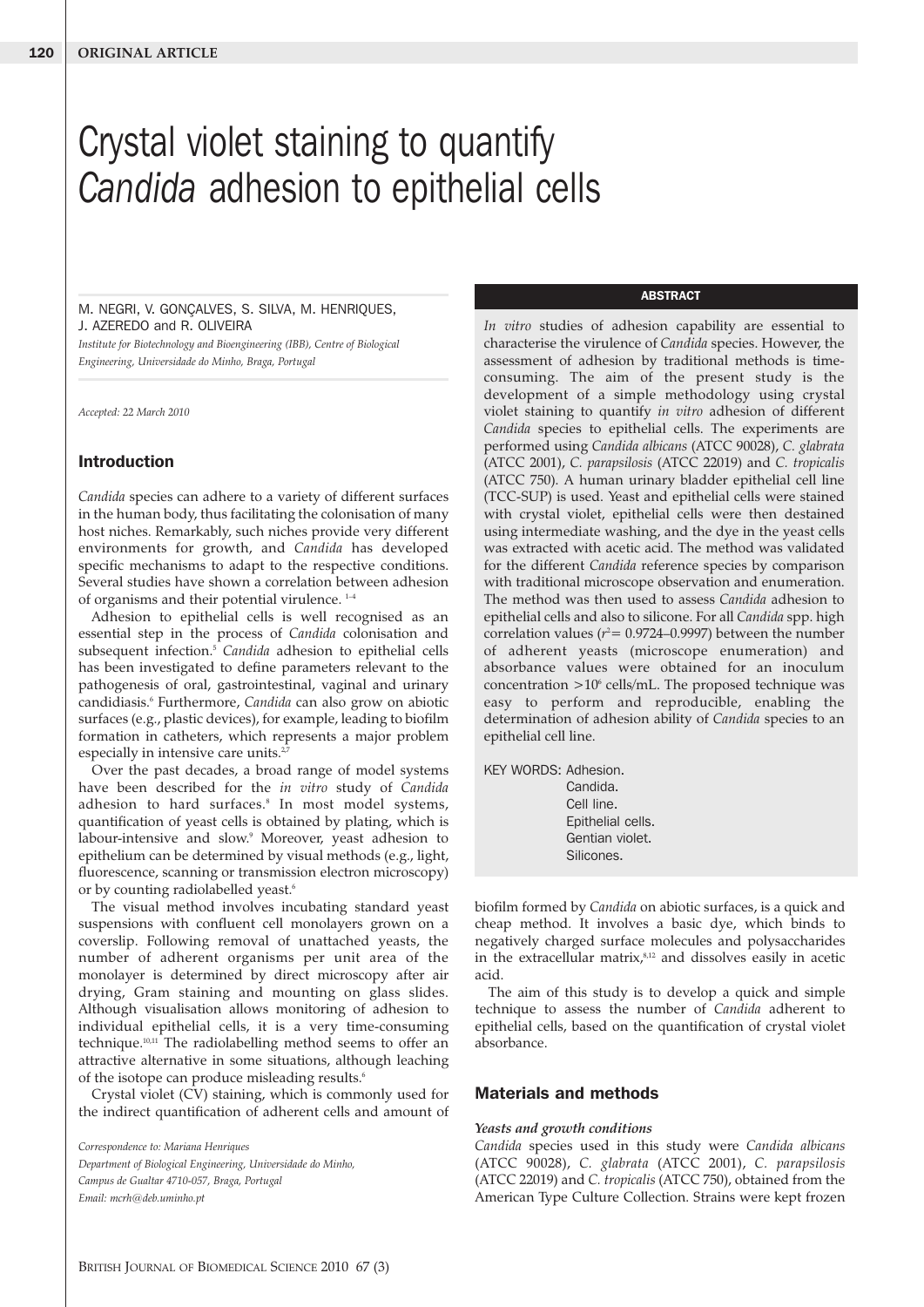at –80˚C in Sabouraud dextrose broth (SDB; Liofilchem, Italy) containing 5% (v/v) glycerol. *Candida* spp. were subcultured on Sabouraud dextrose agar (SDA; Liofilchem, Italy) for 24 h and then grown in SDB for 18 h at 37˚C at 120 rpm. After incubation, yeasts were harvested at 8000 rpm for 5 min. Cells resuspended in phosphate-buffered saline (PBS, 0.01 mol/L, pH 7.5) were enumerated using a haemocytometer (Boeco, Germany) and the final concentration (specific to each assay) was adjusted with PBS.

#### *Epithelial cells*

A human urinary bladder epithelial cell line (TCC-SUP; DSMZ – German Collection of Microorganisms and Cell Cultures) was used. Cells were cultured at  $37^{\circ}$ C in  $5\%$  CO<sub>2</sub> in Dulbecco's modified Eagle's medium (DMEM; Gibco, USA) containing 15% fetal bovine serum (FBS; Gibco, USA) and 1% penicillin/streptomycin (P/S; Gibco, USA) in cell culture flasks. After achieving 80% confluence, cells were detached using a 25% trypsin-EDTA solution (Gibco, USA) and cell concentration was adjusted to  $1x10<sup>6</sup>$  cells/mL with fresh DMEM without P/S and added to each well of a sixwell plate. Wells were washed (x2) with PBS prior to assay.

#### *Silicone*

Coupons  $(2 \times 2 \text{ cm})$  were cut from a 1 mm layer of silicone (Neves e Neves, Trofa, Portugal). All coupons were cleaned by immersion in ultrapure water for 2 h, followed by immersion in ethanol 50% (v/v) for 4 h. After rinsing with ultrapure water and air-drying, the coupons were autoclaved for 15 min at 121˚C.

### *Adhesion assay*

Yeast cells were suspended in PBS to final concentrations of  $10^{\circ}$ ,  $10^{\circ}$ ,  $10^{\circ}$ ,  $10^{\circ}$  and  $10^{\circ}$  yeast/mL. Then, 3 mL each cell suspension was added to each well of the plate for tissue culture containing either a confluent layer of epithelial cells or the silicone coupon. After incubation (2 h, 120 rpm, 37˚C) the wells were washed (x2) with PBS to remove unattached yeasts. Yeast cells were quantified using the CV staining method and also light microscope observation. All procedures were repeated in triplicate in three separate assays.

### *Crystal violet assay*

Crystal violet (3 mL, 1% [w/v] in water) was added to each well containing the epithelial cells with adherent yeasts and allowed to stain for 5 min. The wells were then washed (x3) with PBS. To remove CV from the epithelial cells, 3 mL ethanol:acetone (1:1) was added to the wells and removed immediately. Acetic acid (33%, 3 mL) was added to each well and absorbance was read at 570 nm. Wells containing epithelial cells without yeasts were used as controls. Mean absorbance of yeasts was expressed as absorbance per area of each well.

*Candida* adherent to silicone were quantified according to the method of Henriques *et al*. <sup>13</sup> Briefly, the coupons containing adherent yeasts were removed from each well and immersed for 5 min in a new well plate containing 3 mL methanol. After discarding the methanol, the coupons were allowed to dry at room temperature. Crystal violet (3 mL) was added to each well and allowed to stain for 5 min. Coupons were then removed to a new well, washed with ultrapure water and immersed in 3 mL acetic acid (33%) to dissolve the stain. Coupons without yeasts were used as



Fig. 1. Phase contrast images of the steps of the proposed method: a) yeasts and TCC-SUP cells stained with CV only; b) TCC-SUP cells destained with ethanol and acetone; c) Yeast cells stained strongly with crystal violet and TCC-SUP cells destained with ethanol and acetone (original magnification x200).

controls. Absorbance of the resultant acetic acid solution was read at 570 nm. Mean absorbance of yeasts was expressed as absorbance per unit area of the coupon.

#### *Microscope observation*

Epithelial cells and coupons with adherent yeasts were treated as described above, but without acetic acid. A duplicate of each plate was performed. *Candida* attached to TCC-SUP were quantified using an inverted light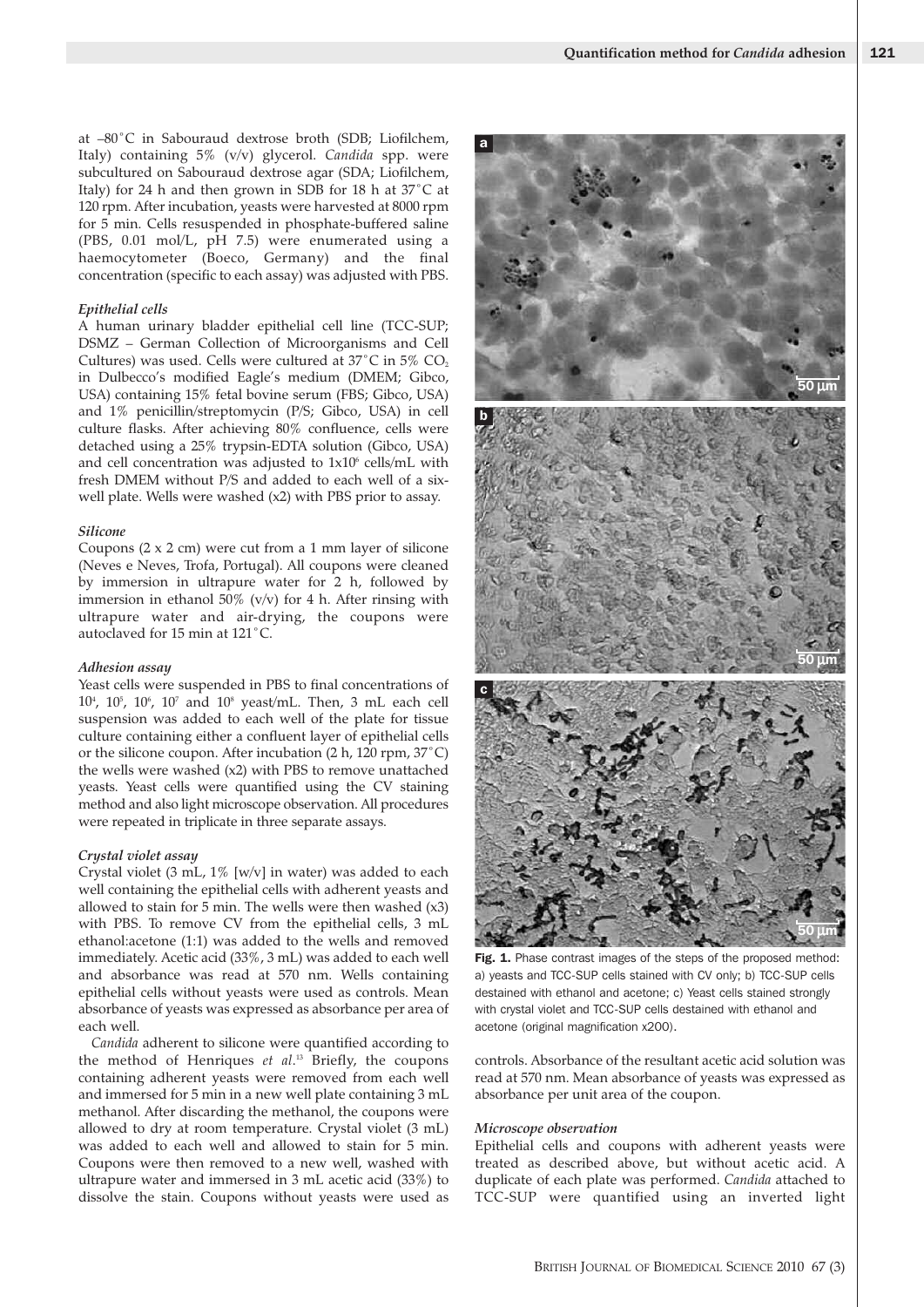microscope (Nikon Diaphot, x 400 magnification). Ten fields were randomly observed in each well. As the samples were set up in triplicate for each experiment, the mean number of yeasts per 30 fields was expressed as number of cells per unit area of the well. *Candida* cells with small daughter cells were regarded as one cell.

#### *Statistical analysis*

Results obtained were analysed using the SPSS (Statistical Package for the Social Sciences) program. One-way ANOVA with Bonferroni test was used to compare the number of adherent cells of the four strains. *P*<0.05 was considered significant.

## **Results**

The method proposed in this study involves CV staining of *Candida* adherent to an epithelial cell monolayer. As cells, yeasts and epithelium are all stained with CV (Fig. 1A) it was necessary to develop a technique (using a mixture of ethanol/acetone) that permitted the removal of CV from epithelial cells (Fig. 1B), allowing it to remain in the *Candida* cells (Fig. 1C). It was then possible, using acetic acid, to remove CV from the *Candida* and read the absorbance of the solution obtained.

After the confirmation, by microscopy, of the applicability

of this method, it was necessary to validate the technique by assessing and comparing adhesion using traditional enumeration of adherent yeast cell by microscope observation. The relationship between CV absorbance and the number of *Candida* attached to epithelial cells is presented in Figure 2. The values obtained were  $r^2 = 0.9995$ for *C. albicans*,  $r^2 = 0.9997$  for *C. tropicalis*,  $r^2 = 0.9724$  for *C. glabrata* and  $r^2 = 0.9997$  for *C. parapsilosis.* 

The method proved adequate for the detection of *Candida* attachment at high yeast numbers, specifically above  $1 \times 10^5$  cell/cm<sup>2</sup> for *C. albicans* (Fig. 2A),  $2 \times 10^5$  cell/cm<sup>2</sup> for *C. tropicalis* (Fig. 2B), 3 x 104 cell/cm2 for *C. glabrata* (Fig. 2C) and 1 x 104 cell/cm2 for *C. parapsilosis* (Fig 2D).

Different *Candida* species have different sizes and absorb distinct amounts of dye, which does not allow comparison of the level of adhesion through direct CV absorbance readings. However, standardisation of the results is possible using respective equation curves for each species.

After the implementation of the methodology, the extent of adhesion of the different *Candida* spp. to TCC-SUP epithelial cells and also to silicone was determined (Fig. 3). As shown in Figure 3A, there were significant differences in the number of yeasts adherent to epithelial cells among the different concentrations tested for each *Candida* sp., except for *C. parapsilosis*. On silicone, the differences were significant for all *C. albicans* and *C. parapsilosis* inocula concentrations but only for the highest values in *C. glabrata*



**Fig. 2.** Relationship between the number of a) *Candida albicans*, b) *C. tropicalis*, c) *C. glabrata* and d) *C. parapsilosis* adherent to TCC-SUP epithelial cells, and the corresponding CV absorbance (CV abs) at 570 nm. The adherent *Candida* spp. were expressed as yeast number or CV absorbance per area of each well. All procedures were performed in triplicate in three separate assays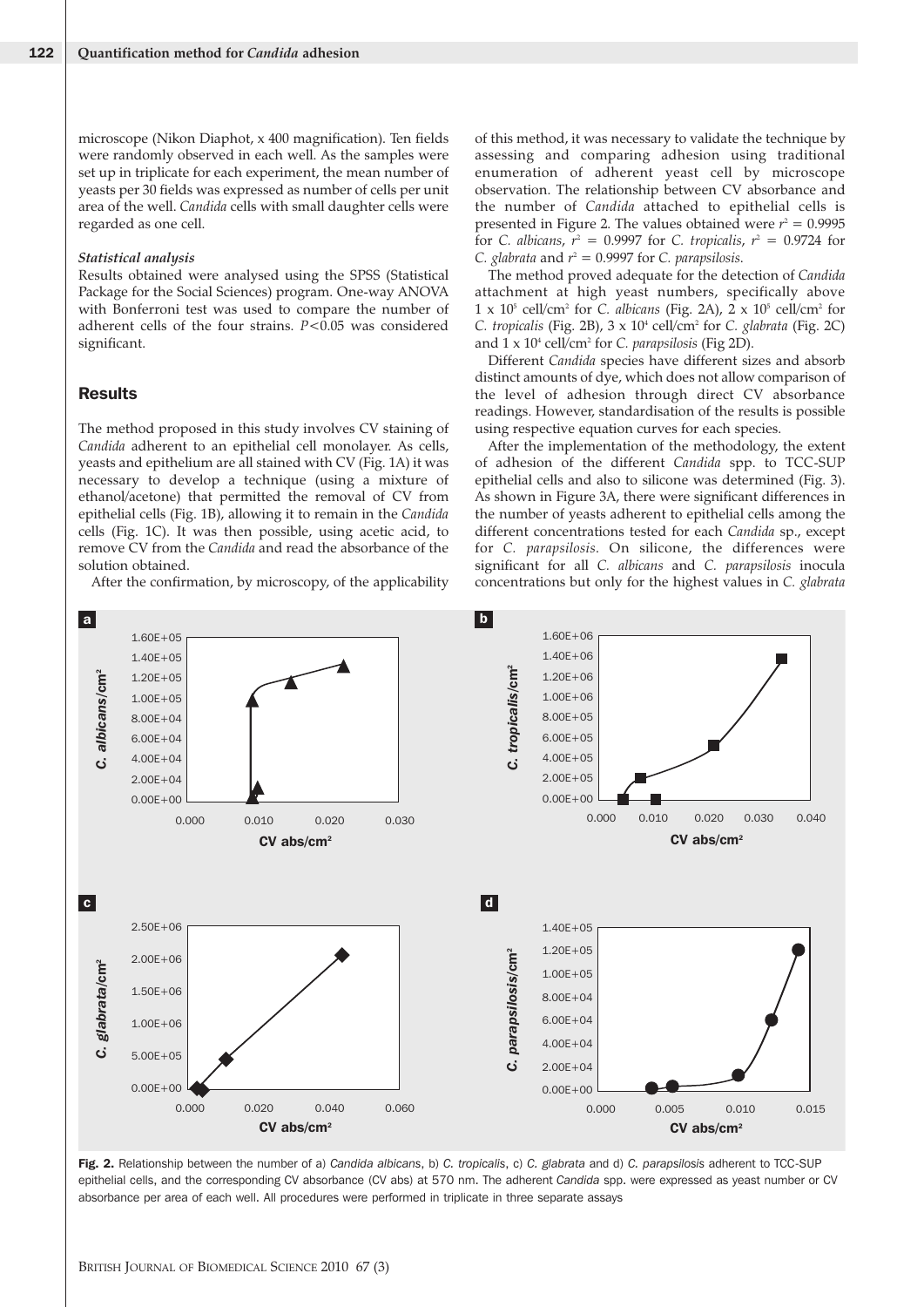

Fig. 3. Candida spp. cells adherent to a) TCC-SUP epithelial cells and b) silicone measured by crystal violet absorbance reported as cell/cm<sup>2</sup>. Data are the average of three measurements (+SD). The initial cell density: 106 (**■**), 107 (**■**) and 108 cell/mL (**■**). \* *P*<0.05 between the different inoculums for the same species.

and *C. tropicalis* (Fig. 3B). All *Candida* species adhered to a greater extent to epithelial cells than to silicone.

Considering the difference between species, it is possible to observe (Fig. 3) that *C. glabrata* (*P*<0.05) adhered significantly more than other *Candida* spp. (initial cell density:  $10^7$  and  $10^8$  yeast/mL) to epithelial cells, and *C. tropicalis* (initial cell density: 106 and 107 yeast/mL; *P*<0.05) to silicone. *C. albicans* adhered less than other yeasts to both surfaces at 10<sup>8</sup> yeasts/mL ( $P$ <0.05).

The methodology proposed proved efficient in demonstrating the *in vitro* adherence of *C. albicans* (ATCC 90028), *C. glabrata* (ATCC 2001), *C. parapsilosis* (ATCC 22019) and *C. tropicalis* (ATCC 750) to TCC-SUP.

# **Discussion**

Most *Candida* infections are associated with adhesion to implanted medical devices or to host epithelial cell surfaces.<sup>14</sup> *In vitro* adherence studies of *Candida* on different surfaces are well established.3,4,8,10,15 One quantification method is direct enumeration by microscopy, which has been used widely to determine the extent of yeast adhesion to epithelial cells.<sup>16</sup> Although this technique permits visualisation of the yeast cells adherent to individual epithelial cells, it is very time-consuming.<sup>11</sup> Other techniques described to evaluate *Candida* adhesion to biological and inert surfaces include indirect immunofluorescence,<sup>17</sup> fluorescence-labelled cytometry,<sup>18</sup> radioisotope analysis<sup>19</sup> and photometric quantification.<sup>20</sup> However, most of these do not balance accuracy, speed, reproducibility and costeffectiveness.<sup>6</sup>

The method described here is based on CV staining to quantify microbial adhesion and biofilm formation on inert surfaces.<sup>13,21</sup> However, the application of this method to assess adhesion to epithelial cells is not straightforward as both epithelial and yeast cells absorb CV dye (Fig. 1A). It is possible to circumvent this problem by using a mixture of ethanol/acetone to remove the stain from the epithelial cells (Fig. 1B) but not the *Candida* cells (Fig. 1C).

Figure 2 shows that it is possible to establish a direct relationship between the number of *Candida* adherent to TCC-SUP cells and CV absorbance, and were obtained for initial inocula concentrations of  $10^{\circ}$ ,  $10^{\circ}$  and  $10^{\circ}$  yeast/mL. According to Henriques *et al.*,<sup>11</sup> there is no detectable yeast attachment at concentrations below 10<sup>4</sup> yeast/mL, and 107 yeast/mL is the most frequently used *Candida* inoculum concentration.16,22 The high correlation between CV absorbance values and the number of *Candida* cells obtained by microscopy confirms the utility of determining attached cell numbers through the corresponding absorbance reading.

The extent of adhesion of *C. albicans* 90028, *C. glabrata* 2001, *C. parapsilosis* 22019 and *C. tropicalis* 750 to TCC-SUP cells and to silicone was also determined using the proposed method (Fig. 3). As *Candida* spp. differ on size, their absorbance value was standardised (according to each species curve) in order to permit comparison. It was noticed that different inoculum concentrations gave significantly different (*P*<0.05) numbers of *Candida* adherent to the epithelial cells; an observation made by others<sup>23-25</sup> who report that the attachment of *Candida* species to epithelial cells gradually increases as the ratio of yeasts to epithelial cells, in incubation mixtures, is raised from 10:1 to 10000:1.

Differences were detected in the adherence of *Candida* spp. to TCC-SUP cells and silicone. All *Candida* were more prone to adhere to TCC-SUP than to silicone (Fig. 3). Sohn *et al*. <sup>3</sup> described the comparison of adhesion of *C. albicans* to the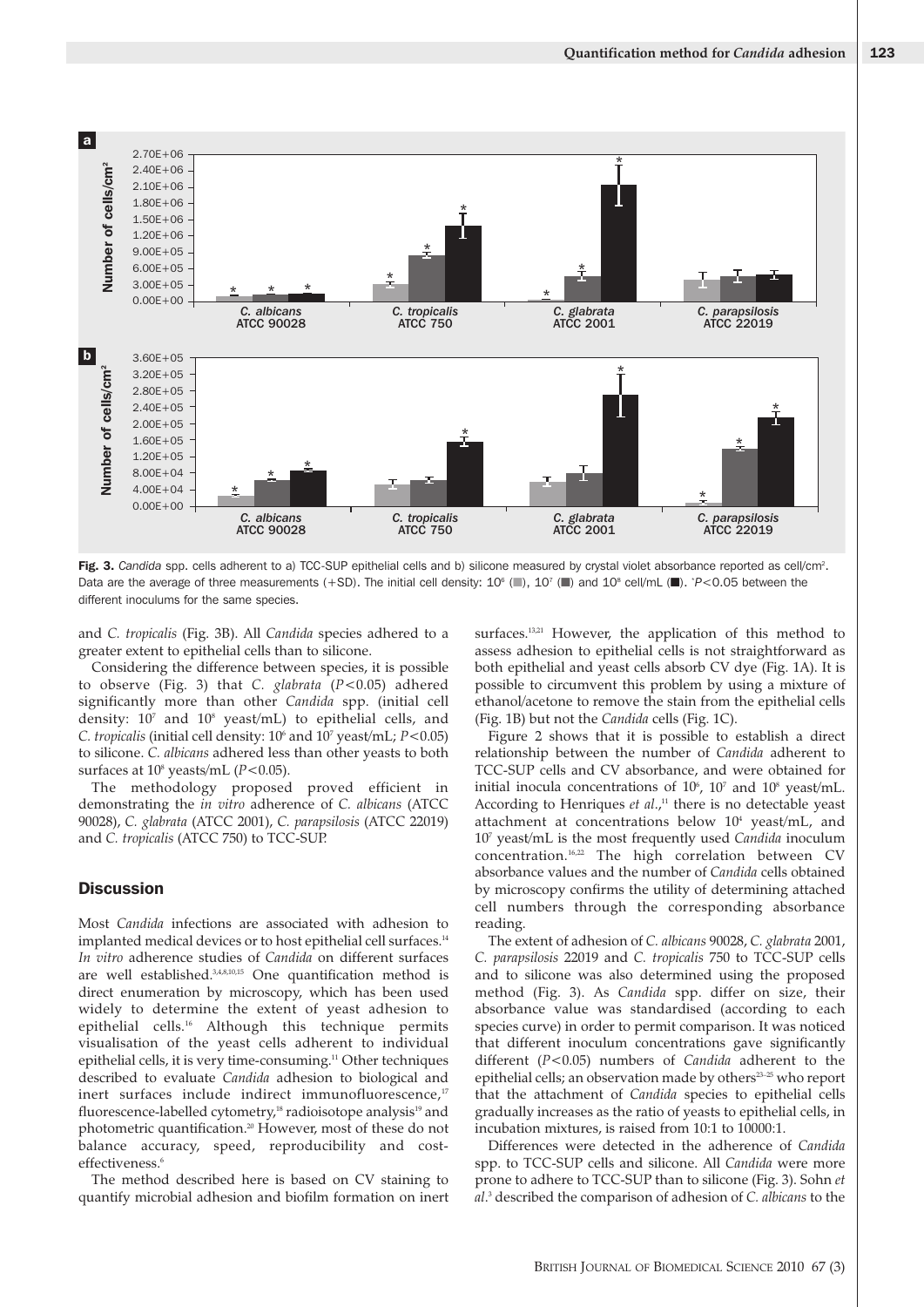human colorectal carcinoma cell line Caco-2 and to epidermoid vulvovaginal A431 cells and to polystyrene, reporting that *C. albicans* adherence is high to polystyrene and both epithelia.

*C. albicans* and *C. parapsilosis* adhered to a similar extent on both surfaces at an initial concentration of  $10^8$  cells/mL, but less than the other yeasts studied. Tamura *et al*. <sup>26</sup> investigated the adherence of *C. albicans* and *C. parapsilosis* to urinary catheters made of latex or silicone and found that adhesion of *C. albicans* was significantly greater than *C. parapsilosis* on latex, but similar on silicone. Furthermore, De Bernardis *et al*. <sup>1</sup> observed that from all the non-*C. albicans* species (NCAC) studied, *C. parapsilosis* seemed to be the least virulent, which might be consistent with lower adherence to epithelial cells.

Owing to the increasing prevalence of NCAC species, especially in immunosuppressed patients, more insight about virulence factors associated with these species is required. However, relatively little is known about the mechanisms of NCAC adhesion to epithelium or about factors affecting the adhesion process.11 *C. tropicalis* is a common species related to nosocomial candidaemia and candiduria, and *C. glabrata* is now emerging as an important agent in both mucosal and bloodstream infections.<sup>14,27</sup> Nevertheless, the adhesion mechanism of these species to different surfaces remains unclear.<sup>11,14</sup>

From Figure 3A, it is possible to see that *C. glabrata* (*P*<0.05) adhered in greater numbers than did other yeasts (initial cell density:  $10^7$  and  $10^8$  cell/mL) to epithelial cells, and *C. tropicalis* (*P*<0.05) adhered in considerable numbers to silicone (initial cell density:  $10^6$  and  $10^7$  cell/mL).

Strain differences were noted in the ability of *C. glabrata* to adhere to oral epithelial cells, synthesise phospholipases and trigger cytokine responses.<sup>28-30</sup> According to Shin *et al.*,<sup>31</sup> biofilm occurred most frequently in isolates of *C. tropicalis,* followed by *C. parapsilosis, C. glabrata* and *C. albicans.* Virulence of *C. tropicalis* may be due to its greater adhesion to different surfaces and its ability to secrete moderate amounts of proteinase and filamentous forms compared to other NCAC species.14,19,32

In conclusion, the proposed methodology is both easy to execute and cheap, and is reproducible in assessing *Candida* adhesion to TCC-SUP cells. It is a valuable methodology to discriminate the adhesive capacity of different *Candida* spp. isolates to different epithelial cells, and may contribute to research on the virulence of *C. albicans* and NCAC species. 5

*The authors acknowledge Cordenação de Aperfeiçoamento de* Pessoal de Nível Superior (CAPES), Brazil, for its support of *MN through grant BEX 4642/06-6, and Fundação para a Ciência e Tecnologia (FCT) for its support of SS through grant SFRH/BD/28341/2006.*

# **References**

- 1 De Bernardis F, Mondello F, San Millàn R, Ponton J, Cassone A. Biotyping and virulence properties of skin isolates of *Candida parapsilosis. J Clin Microbiol* 1999; 37: 3481–6.
- 2 Douglas LJ. *Candida* biofilms and their role in infection. *Trends Microbiol* 2003; **11**: 30–6.
- 3 Sohn K, Senyürek I, Fertey J *et al*. An *in vitro* assay to study the

transcriptional response during adherence of *Candida albicans* to different human epithelia. *FEMS Yeast Res* 2006; **6**: 1085–93.

- 4 Chassot F, Negri MF, Svidzinski AE *et al.* Can intrauterine contraceptive devices be a *Candida albicans* reservoir? *Contraception* 2008; **77**: 355–9.
- 5 Lyman C A, Navarro E, Garrett KF, Roberts DD, Pizzo PA, Walsh TJ. Adherence of *Candida albicans* to bladder mucosa: development and application of a tissue explant assay. *Mycoses* 1999; **42**: 255–9.
- 6 Ellepola ANB, Samaranayake LP. Investigative methods for studying the adhesion and cell surface hydrophobicity of *Candida* species: an overview. *Microb Ecol Health Dis* 2001; **13**: 46–54.
- 7 Kumamoto CA. *Candida* biofilms. *Curr Opin Microbiol* 2002; **5**: 608–11.
- 8 Peeters E, Nelis HJ, Coenye T. Comparison of multiple methods for quantification of microbial biofilms grown in microtiter plates. *J Microbiol Methods* 2008; **72**: 157–65.
- 9 Donlan RM, Costerton JW. Biofilms: survival mechanisms of clinically relevant microorganisms. *Clin Microbiol Rev* 2002; **15**: 167–93.
- 10 Samaranayake LP, MacFarlane TW. The adhesion of the yeast *Candida albicans* to epithelial cells of human origin *in vitro. Arch Oral Biol* 1981; **26**: 815–20.
- 11 Henriques M, Azeredo J, Oliveira R. *Candida* species adhesion to oral epithelium: factors involved and experimental methodology used. *Crit Rev Microbiol* 2006; **32**: 217–26.
- 12 Li X, Yan Z, Xu J. Quantitative variation of biofilms among strains in natural populations of *Candida albicans. Microbiology* 2003; **149**: 353–62.
- 13 Henriques M, Azeredo J, Oliveira R. *Candida albicans* and *Candida dubliniensis*: comparison of biofilm formation in terms of biomass and activity. *Br J Biomed Sci* 2006; **63**: 5–11.
- 14 Bizerra FC, Nakamura CV, Poersch C *et al.* Characteristics of biofilm formation by *Candida tropicalis* and antifungal resistance. *FEMS Yeast Res* 2008; **8**: 442–50.
- 15 Silva GM, Silveira FR, Pires Mde MF. Adherence to HeLa cells, typing by killer toxins and susceptibility to antifungal agents of *Candida dubliniensis* strains. *Braz Oral Res* 2007; **21**: 87–91.
- 16 Taguti Irie MM, Consolaro ME, Aparecida Guedes T, Donatti L, Valéria Patussi E, Estivalet Svidzinski TI. A simplified technique for evaluating the adherence of yeasts to human vaginal epithelial cells. *J Clin Lab Anal* 2006; **20**: 195–203.
- 17 Pacheco M, Pisa D, García-Gómez P, Carrasco L, Juarranz A. Attachment and entry of *Candida famata* in monocytes and epithelial cells. *Microsc Res Tech* 2007; **70**: 975–86.
- 18 Polacheck I, Antman A, Barth I, Sagi E, Giloh H. Adherence of *Candida albicans* to epithelial cells: studies using fluorescently labelled yeasts and flow cytometry. *Microbiology* 1995; **141**: 1523–33.
- 19 King RD, Lee JC, Morris AL. Adherence of *Candida albicans* and other *Candida* species to mucosal epithelial cells. *Infect Immun* 1980; **27**: 667–74.
- 20 Borg-von Zepelin M, Wagner T. Fluorescence assay for the detection of adherent *Candida* yeasts to target cells in microtest plates. *Mycoses* 1995; **38**: 339–47.
- 21 Stepanovic S, Vukovic D, Dakic I, Savic B, Svabic-Vlahovic M. A modified microtiter-plate test for quantification of staphylococcal biofilm formation. *J Microbiol Methods* 2000; **40**: 175–9.
- 22 Miyauchi M, Giummelly P, Yazawa S, Okawa Y. Adhesion of *Candida albicans* to HeLa cells: studies using polystyrene beads. *Biol Pharm Bull* 2007; **30**: 588–90.